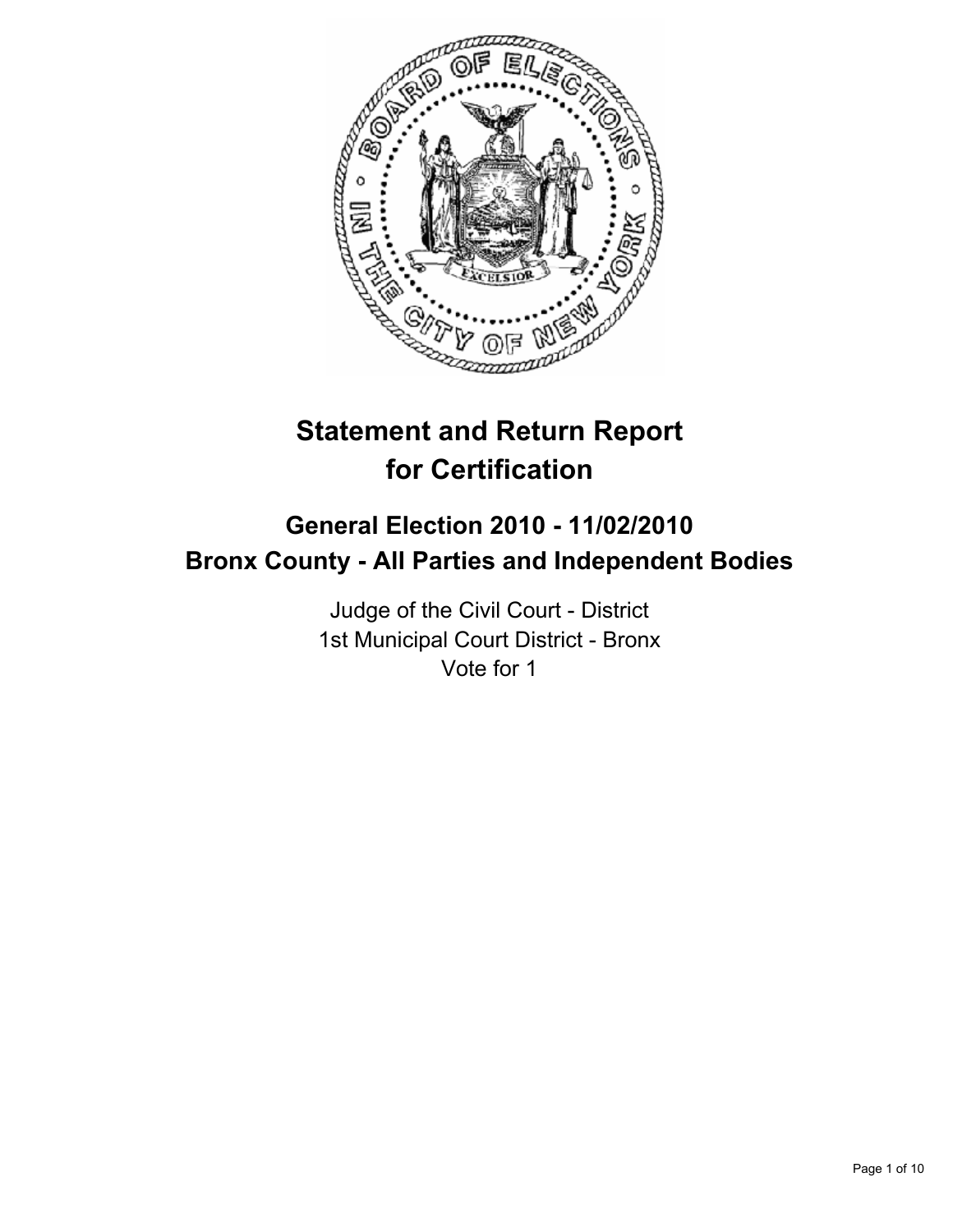

| <b>PUBLIC COUNTER</b>         | 16,392 |
|-------------------------------|--------|
| <b>EMERGENCY</b>              | 0      |
| <b>ABSENTEE/MILITARY</b>      | 183    |
| <b>AFFIDAVIT</b>              | 437    |
| <b>Total Ballots</b>          | 17,039 |
| JOSEPH CAPELLA (DEMOCRATIC)   | 13,692 |
| ANY 100% PRO LIFER (WRITE-IN) | 1      |
| ANYBODY PROLIFER (WRITE-IN)   | 1      |
| BIG BIRD (WRITE-IN)           | 1      |
| CHITA AROMA (WRITE-IN)        | 1      |
| CHITLI AKOMA (WRITE-IN)       | 1      |
| JAVIER NUNEZ (WRITE-IN)       | 1      |
| <b>MARC WHITEN (WRITE-IN)</b> | 1      |
| ME (WRITE-IN)                 | 1      |
| NO NAME (WRITE-IN)            | 6      |
| NO ONE (WRITE-IN)             | 1      |
| RANDY CREDICO (WRITE-IN)      | 1      |
| SELF SABRINA ADUKA (WRITE-IN) | 1      |
| TOMSON (WRITE-IN)             | 2      |
| WALTER SWEARINGEN (WRITE-IN)  | 1      |
| <b>Total Votes</b>            | 13,712 |
| Unrecorded                    | 3.327  |

#### **Assembly District 78**

| <b>Total Votes</b>          | O |
|-----------------------------|---|
| JOSEPH CAPELLA (DEMOCRATIC) |   |
| <b>Total Ballots</b>        | 0 |
| AFFIDAVIT                   | 0 |
| ABSENTEE/MILITARY           |   |
| <b>EMERGENCY</b>            |   |
| PUBLIC COUNTER              |   |

| <b>PUBLIC COUNTER</b>           | 3,657 |
|---------------------------------|-------|
| <b>EMERGENCY</b>                | 0     |
| ABSENTEE/MILITARY               | 40    |
| <b>AFFIDAVIT</b>                | 83    |
| <b>Total Ballots</b>            | 3,784 |
| JOSEPH CAPELLA (DEMOCRATIC)     | 3,087 |
| <b>MURRY RICHMAN (WRITE-IN)</b> |       |
| NO NAME (WRITE-IN)              |       |
| OMOWALE ADEWALE (WRITE-IN)      |       |
| YOLANDA VEGA (WRITE-IN)         |       |
| <b>Total Votes</b>              | 3,091 |
| Unrecorded                      | 693   |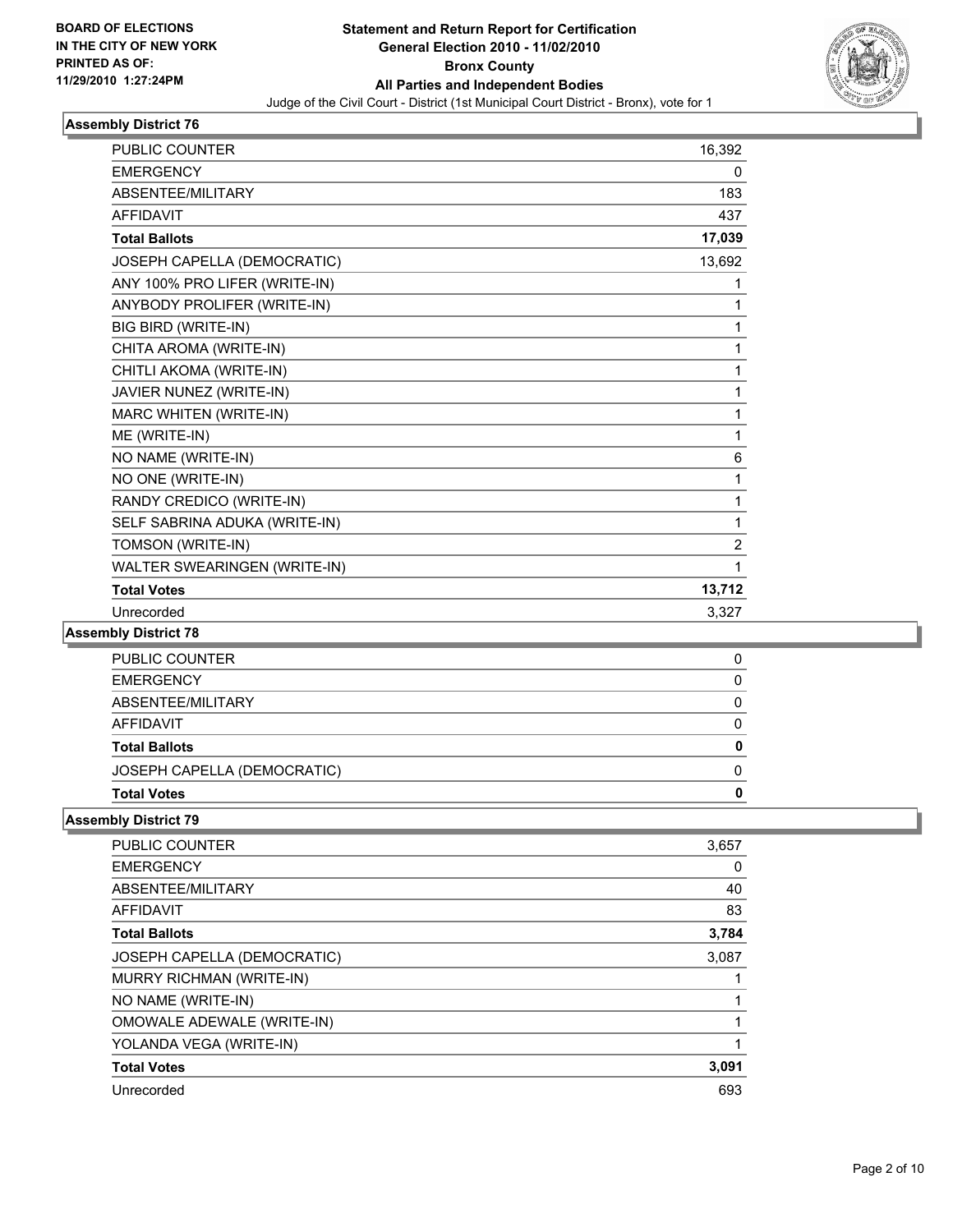

| PUBLIC COUNTER                   | 13,349 |
|----------------------------------|--------|
| <b>EMERGENCY</b>                 | 0      |
| ABSENTEE/MILITARY                | 360    |
| <b>AFFIDAVIT</b>                 | 310    |
| <b>Total Ballots</b>             | 14,080 |
| JOSEPH CAPELLA (DEMOCRATIC)      | 10,004 |
| ANTHONY LOPENA (WRITE-IN)        | 1      |
| ANYONE ELSE (WRITE-IN)           | 1      |
| <b>BULL SHIT! (WRITE-IN)</b>     | 1      |
| CHRISTOPHER B GARVEY (WRITE-IN)  | 1      |
| CINDERELLA (WRITE-IN)            | 2      |
| DANIEL PETERSON (WRITE-IN)       | 1      |
| DAVID E. SHIFREN (WRITE-IN)      | 1      |
| EDWARD COREY (WRITE-IN)          | 1      |
| EDWARD L. COREY (WRITE-IN)       | 1      |
| EDWARD MCSHAN (WRITE-IN)         | 1      |
| ERIC CATMAN (WRITE-IN)           | 1      |
| FRANK MAYERHSTOR (WRITE-IN)      | 1      |
| <b>GEORGE W. BUSH (WRITE-IN)</b> | 1      |
| GOD (WRITE-IN)                   | 1      |
| JOE THOMPSON (WRITE-IN)          | 1      |
| JOHN DELGRESSE (WRITE-IN)        | 1      |
| JOHN T. CAIN (WRITE-IN)          | 1      |
| JOSEPH CAPELLA (WRITE-IN)        | 1      |
| JOSEPH CARPELLA (WRITE-IN)       | 1      |
| JOSEPH F. NOCCA (WRITE-IN)       | 1      |
| JOSEPH KOBECK (WRITE-IN)         | 1      |
| JUDGE JUDY (WRITE-IN)            | 1      |
| JUDY SHERMAN (WRITE-IN)          | 1      |
| KEITH HERNANDEZ (WRITE-IN)       | 1      |
| KENNETH GELNICK (WRITE-IN)       | 1      |
| KENNETH GELUICH (WRITE-IN)       | 1      |
| KRISTAN M DAVIS (WRITE-IN)       | 1      |
| LEIZHU (WRITE-IN)                | 1      |
| ME (WRITE-IN)                    | 1      |
| MICHAEL SCHORDINE (WRITE-IN)     | 1      |
| MOZE THEN ONE! (WRITE-IN)        | 1      |
| NICHOLAS PALOS (WRITE-IN)        | 1      |
| NO NAME (WRITE-IN)               | 13     |
| PHIL FOGUA (WRITE-IN)            | 1      |
| QUIMBY (WRITE-IN)                | 1      |
| REGINALD COOLEY (WRITE-IN)       | 1      |
| RICHARD NAGAN (WRITE-IN)         | 1      |
| RICK LAZIO (WRITE-IN)            | 1      |
| RICK MORALES (WRITE-IN)          | 1      |
| RONALD REAGEN (WRITE-IN)         | 1      |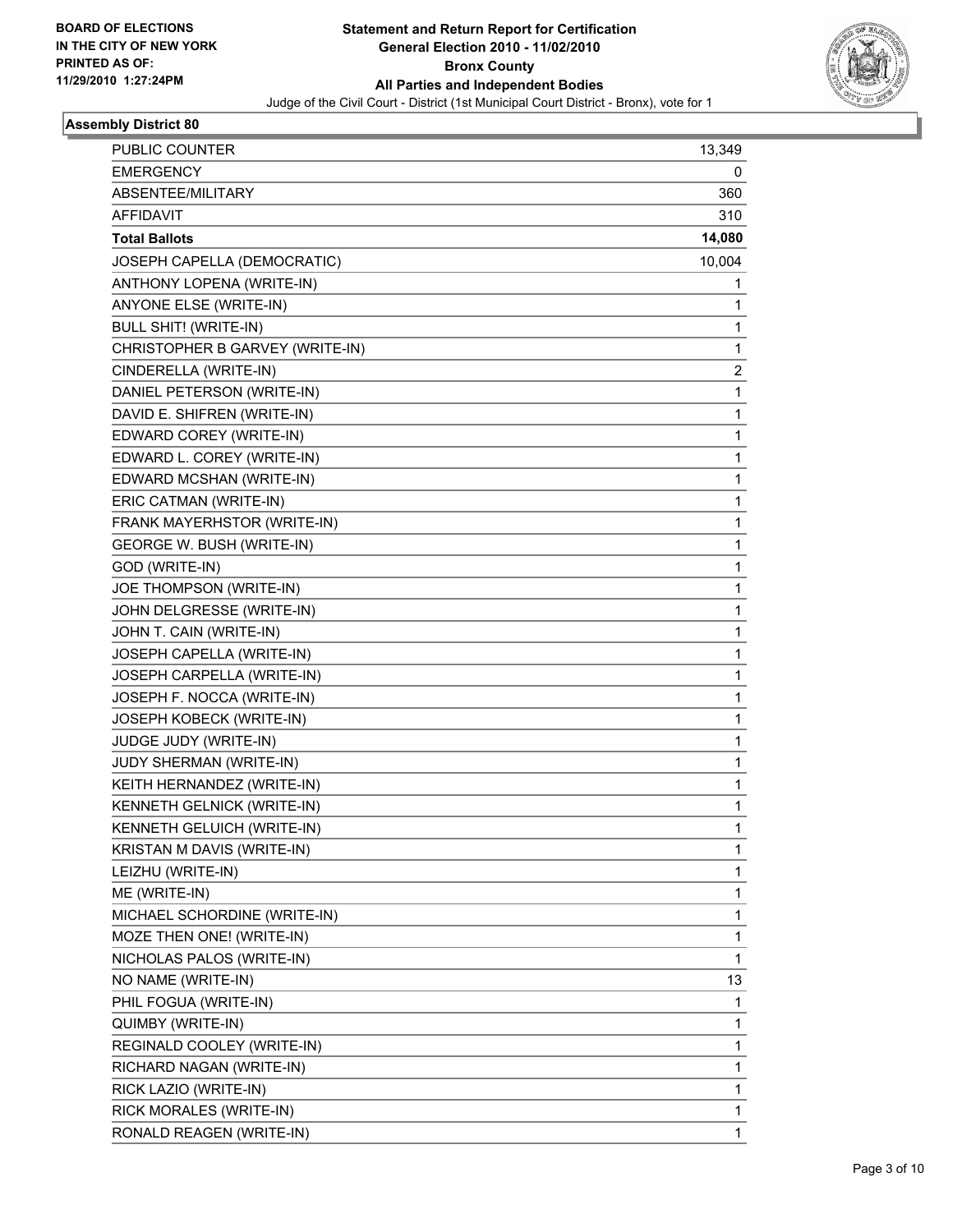

| SMOEONE I KNOW (WRITE-IN)  |        |
|----------------------------|--------|
| VANESSA DEL RIO (WRITE-IN) |        |
| VINCENT JORDAN (WRITE-IN)  |        |
| <b>Total Votes</b>         | 10,060 |
| Unrecorded                 | 4.020  |

| PUBLIC COUNTER                      | 1,791 |
|-------------------------------------|-------|
| <b>EMERGENCY</b>                    | 0     |
| ABSENTEE/MILITARY                   | 34    |
| <b>AFFIDAVIT</b>                    | 73    |
| <b>Total Ballots</b>                | 1,906 |
| JOSEPH CAPELLA (DEMOCRATIC)         | 1,582 |
| JIMMY MCMILLAN (WRITE-IN)           |       |
| JUDGE OF THE CIVIL COURT (WRITE-IN) |       |
| <b>Total Votes</b>                  | 1,584 |
| Unrecorded                          | 322   |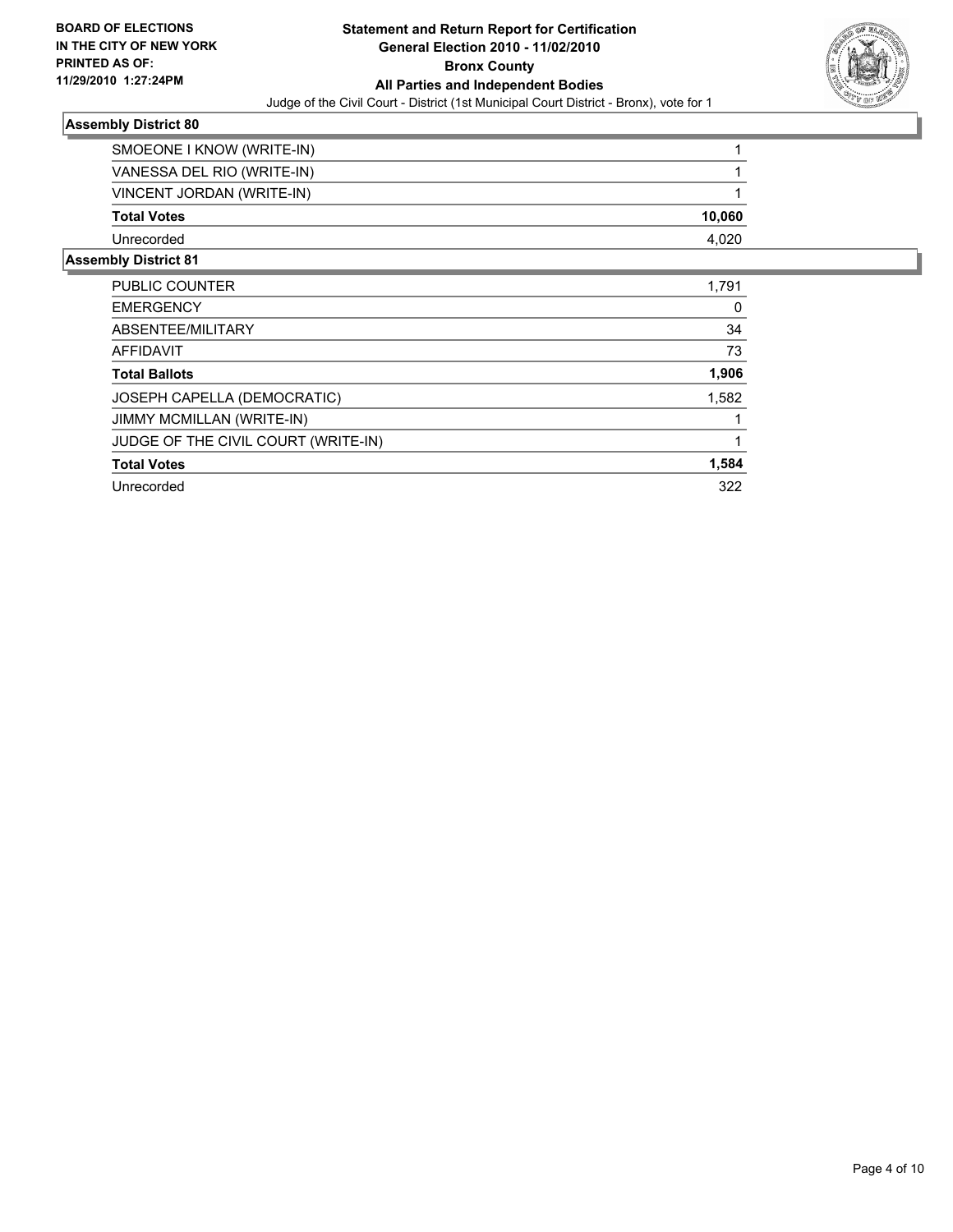

| <b>PUBLIC COUNTER</b>                         | 24,399 |
|-----------------------------------------------|--------|
| EMERGENCY                                     | 0      |
| <b>ABSENTEE/MILITARY</b>                      | 559    |
| <b>AFFIDAVIT</b>                              | 360    |
| <b>Total Ballots</b>                          | 25,389 |
| JOSEPH CAPELLA (DEMOCRATIC)                   | 17,508 |
| ANTONIO PAPEDAPOULOS (WRITE-IN)               | 1      |
| BILL HEVENSY (WRITE-IN)                       | 1      |
| <b>BOB DOLE (WRITE-IN)</b>                    | 1      |
| CHRISTOPHER GIORDANO (WRITE-IN)               | 1      |
| ED BENRINGER (WRITE-IN)                       | 1      |
| EGIDIO SERENTRAM (WRITE-IN)                   | 1      |
| <b>GUMBY (WRITE-IN)</b>                       | 1      |
| ISH PEE PEE (WRITE-IN)                        | 1      |
| J.C. SANDOVAL (WRITE-IN)                      | 1      |
| JACK GROGAN (WRITE-IN)                        | 1      |
| JIMMY MCMILLAN RENT IS 2 DAMN HIGH (WRITE-IN) | 1      |
| JOHN ST VAN BOMEL (WRITE-IN)                  | 1      |
| JOHNNY CARDONA (WRITE-IN)                     | 1      |
| JOSEPH J SAVINO (WRITE-IN)                    | 1      |
| JOSEPH J. SAVINO (WRITE-IN)                   | 1      |
| JUDGE JUDY (WRITE-IN)                         | 1      |
| JUDY (WRITE-IN)                               | 1      |
| KARL MARX (WRITE-IN)                          | 1      |
| MALCOLM CAMPBELL (WRITE-IN)                   | 1      |
| MICHAEL SPIRITO (WRITE-IN)                    | 1      |
| MICKEY MOUSE (WRITE-IN)                       | 1      |
| NEAL BOORTZ (WRITE-IN)                        | 1      |
| NO (WRITE-IN)                                 | 1      |
| NO NAME (WRITE-IN)                            | 8      |
| NO ONE (WRITE-IN)                             | 1      |
| NO POT (WRITE-IN)                             | 1      |
| NONE (WRITE-IN)                               | 1      |
| PAT MAHON (WRITE-IN)                          | 1      |
| RALPH NADER (WRITE-IN)                        | 1      |
| RAY DAUOD (WRITE-IN)                          | 1      |
| RICHARD GRECO, JR (WRITE-IN)                  | 2      |
| ROBERT MULROY (WRITE-IN)                      | 2      |
| ROY BEAN (WRITE-IN)                           | 1      |
| SANDRA CAMARA (WRITE-IN)                      | 1      |
| SEAN STEPHENS (WRITE-IN)                      | 1      |
| SOREN KIERREKEGARD LIBERAL (WRITE-IN)         | 1      |
| STEPHEN B KAUFMAN (WRITE-IN)                  | 1      |
| VINCENT BARANELLO (WRITE-IN)                  | 1      |
| VIVIA MORGAN (WRITE-IN)                       | 1      |
| VOID (WRITE-IN)                               | 1      |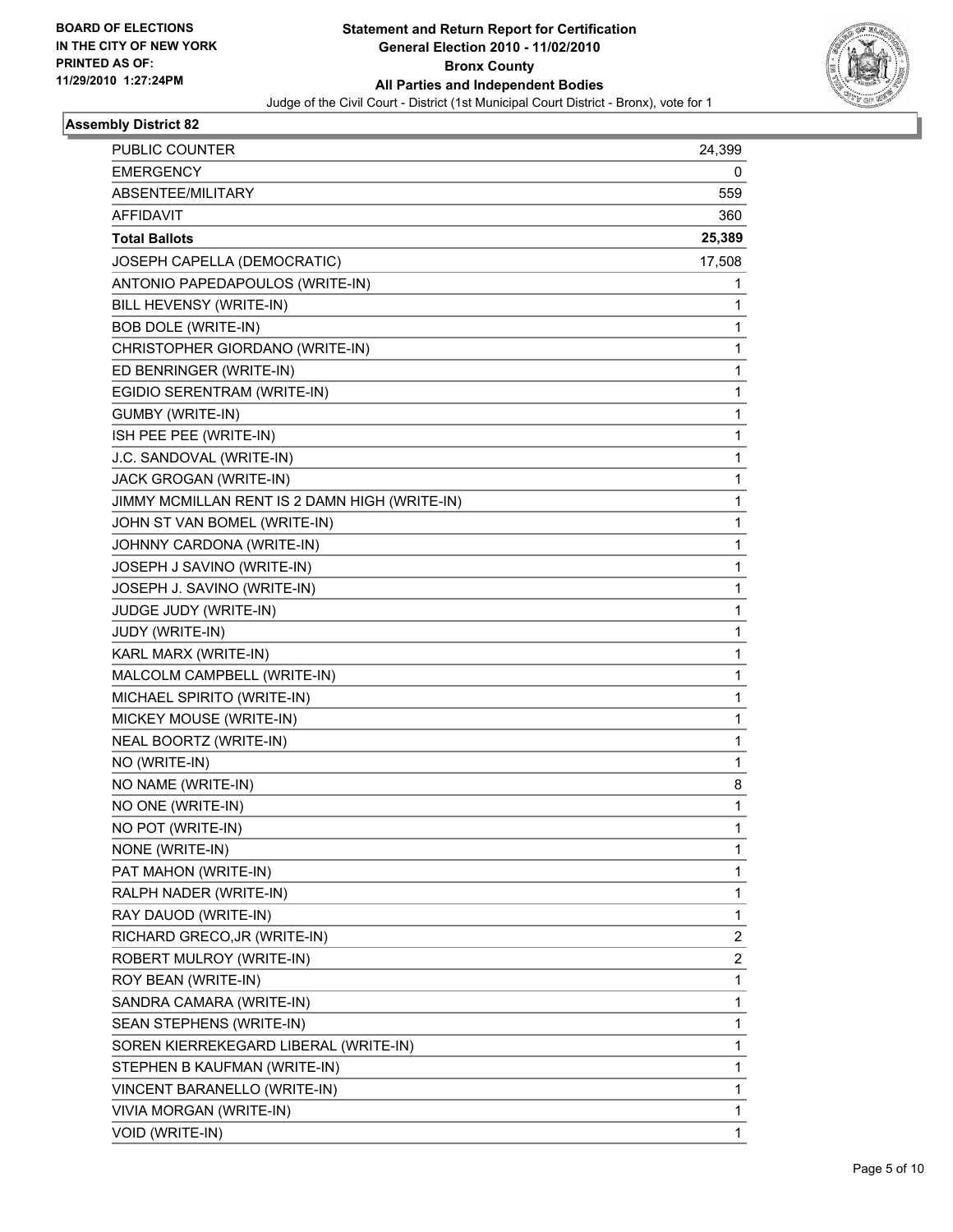

### As:

| <b>Assembly District 82</b> |        |  |
|-----------------------------|--------|--|
| <b>Total Votes</b>          | 17,557 |  |
| Unrecorded                  | 7,832  |  |
| <b>Assembly District 83</b> |        |  |
| <b>PUBLIC COUNTER</b>       | 18,367 |  |
| <b>EMERGENCY</b>            | 0      |  |
| ABSENTEE/MILITARY           | 333    |  |
| <b>AFFIDAVIT</b>            | 428    |  |
| <b>Total Ballots</b>        | 19,167 |  |
| JOSEPH CAPELLA (DEMOCRATIC) | 16,214 |  |
| CHRISTOPHER SUI (WRITE-IN)  | 1      |  |
| JIMMY MCMILLAN (WRITE-IN)   | 1      |  |
| JOSEPH ARANA (WRITE-IN)     | 1      |  |
| KATE DUKE (WRITE-IN)        | 1      |  |
| MIKE PALMER (WRITE-IN)      | 1      |  |
| NO NAME (WRITE-IN)          | 4      |  |
| TY SIMS (WRITE-IN)          | 1      |  |
| <b>Total Votes</b>          | 16,224 |  |

Unrecorded 2,943

| <b>PUBLIC COUNTER</b>            | 985   |
|----------------------------------|-------|
| <b>EMERGENCY</b>                 | 0     |
| ABSENTEE/MILITARY                | 8     |
| AFFIDAVIT                        | 30    |
| <b>Total Ballots</b>             | 1,025 |
| JOSEPH CAPELLA (DEMOCRATIC)      | 810   |
| RAINER WIGGS (WRITE-IN)          |       |
| WILLIAM RUSSELL MOORE (WRITE-IN) |       |
| <b>Total Votes</b>               | 812   |
| Unrecorded                       | 213   |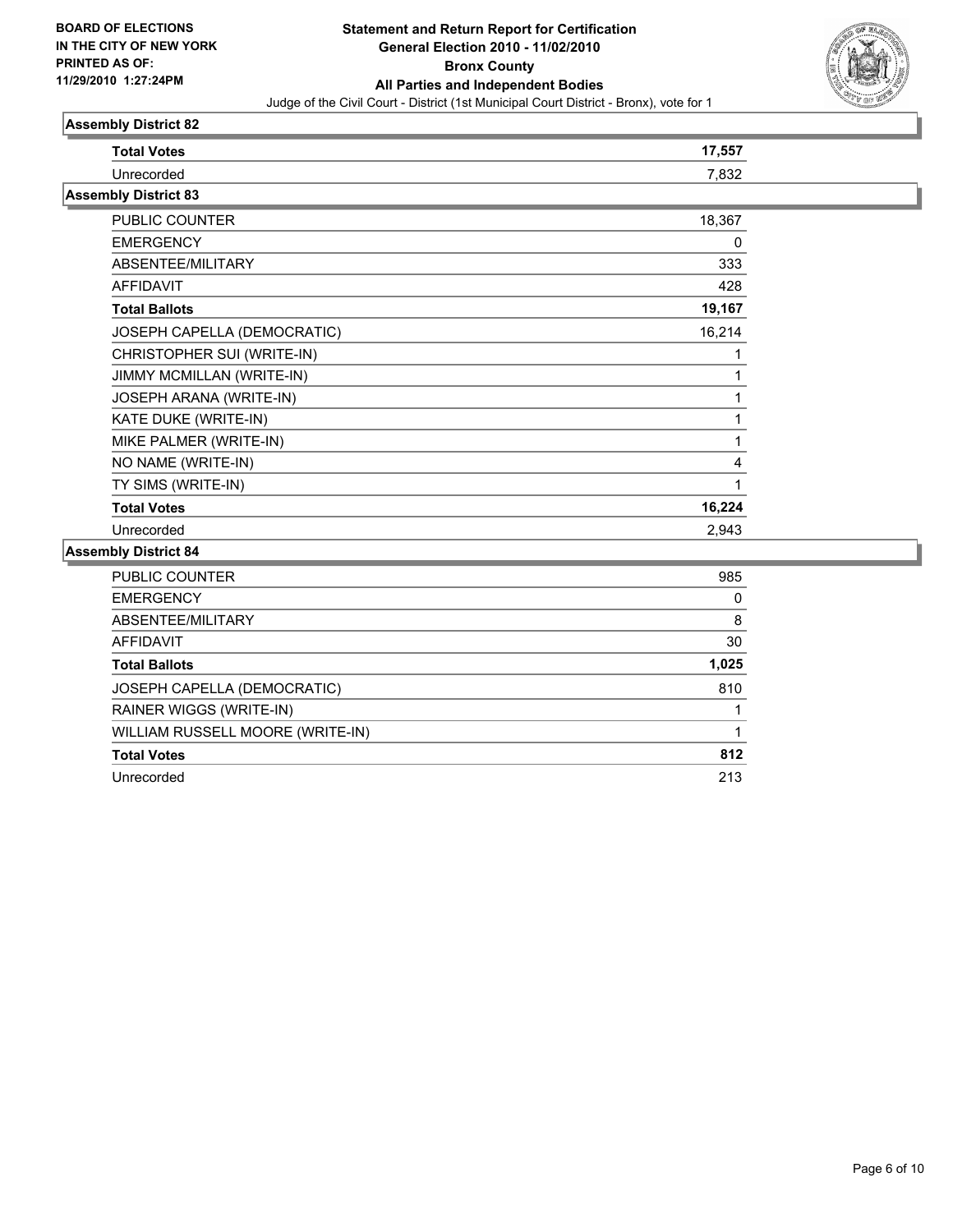

| <b>PUBLIC COUNTER</b>       | 13,355       |
|-----------------------------|--------------|
|                             |              |
| <b>EMERGENCY</b>            | 0            |
| ABSENTEE/MILITARY           | 137          |
| <b>AFFIDAVIT</b>            | 308          |
| <b>Total Ballots</b>        | 13,820       |
| JOSEPH CAPELLA (DEMOCRATIC) | 11,289       |
| JIMMY MCMILLAN (WRITE-IN)   |              |
| JOHN ANYBODY (WRITE-IN)     | 1            |
| KING (WRITE-IN)             | 1            |
| LUCINDO SUAREZ (WRITE-IN)   | 1            |
| NO NAME (WRITE-IN)          | 1            |
| NO ONE (WRITE-IN)           | 1            |
| SAMANTHA NIETO (WRITE-IN)   | $\mathbf{1}$ |
| SAMUEL AYENDE (WRITE-IN)    | 1            |
| <b>Total Votes</b>          | 11,297       |
| Unrecorded                  | 2,523        |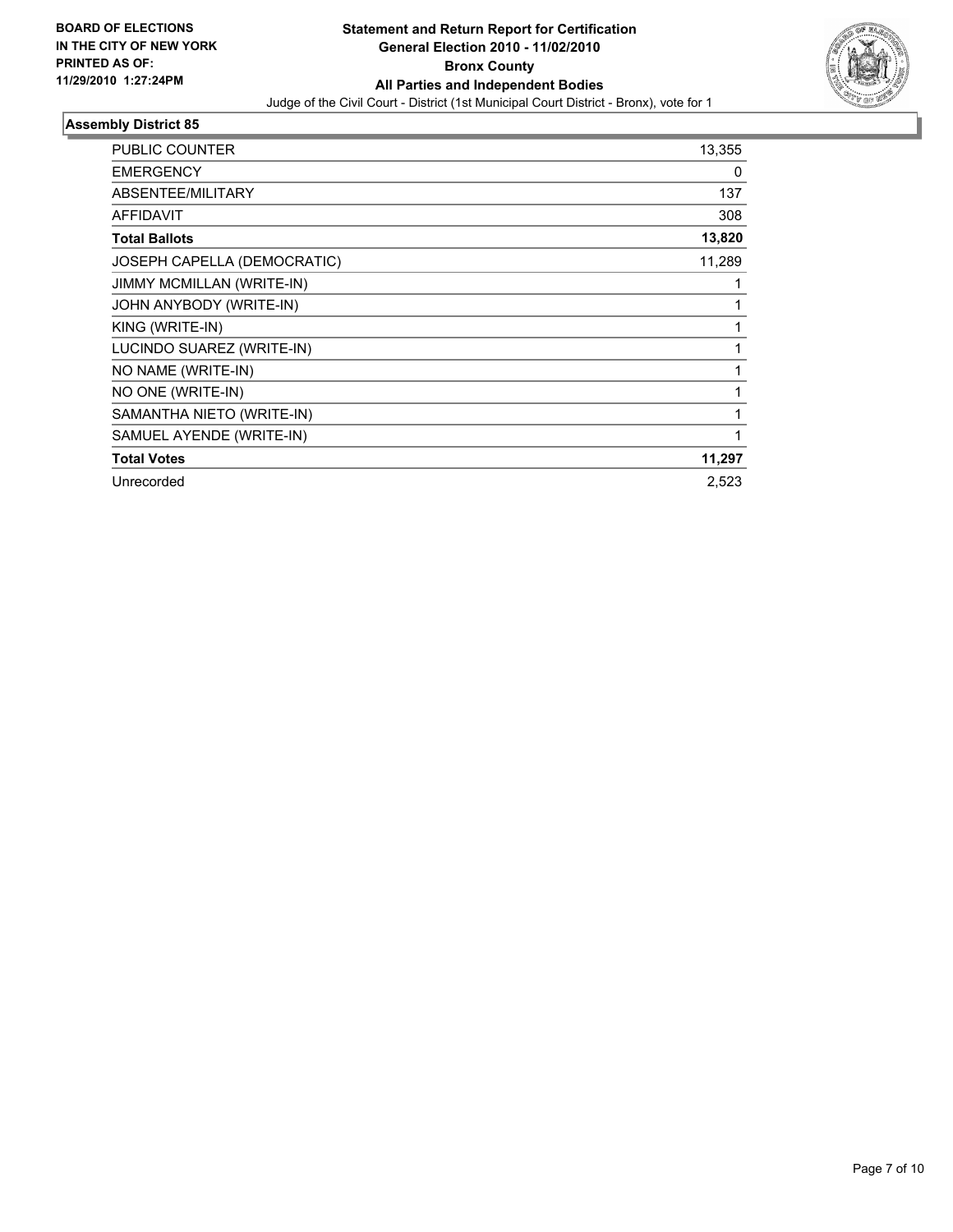

#### **Total for Judge of the Civil Court - District (1st Municipal Court District - Bronx) - Bronx County**

| PUBLIC COUNTER                                | 92,295       |
|-----------------------------------------------|--------------|
| <b>EMERGENCY</b>                              | 0            |
| ABSENTEE/MILITARY                             | 1,654        |
| AFFIDAVIT                                     | 2,029        |
| <b>Total Ballots</b>                          | 96,210       |
| JOSEPH CAPELLA (DEMOCRATIC)                   | 74,186       |
| ANTHONY LOPENA (WRITE-IN)                     | 1            |
| ANTONIO PAPEDAPOULOS (WRITE-IN)               | 1            |
| ANY 100% PRO LIFER (WRITE-IN)                 | 1            |
| ANYBODY PROLIFER (WRITE-IN)                   | 1            |
| ANYONE ELSE (WRITE-IN)                        | 1            |
| BIG BIRD (WRITE-IN)                           | 1            |
| BILL HEVENSY (WRITE-IN)                       | 1            |
| <b>BOB DOLE (WRITE-IN)</b>                    | 1            |
| <b>BULL SHIT! (WRITE-IN)</b>                  | 1            |
| CHITA AROMA (WRITE-IN)                        | $\mathbf 1$  |
| CHITLI AKOMA (WRITE-IN)                       | 1            |
| CHRISTOPHER B GARVEY (WRITE-IN)               | 1            |
| CHRISTOPHER GIORDANO (WRITE-IN)               | 1            |
| CHRISTOPHER SUI (WRITE-IN)                    | 1            |
| CINDERELLA (WRITE-IN)                         | 2            |
| DANIEL PETERSON (WRITE-IN)                    | $\mathbf 1$  |
| DAVID E. SHIFREN (WRITE-IN)                   | 1            |
| ED BENRINGER (WRITE-IN)                       | 1            |
| EDWARD COREY (WRITE-IN)                       | 1            |
| EDWARD L. COREY (WRITE-IN)                    | 1            |
| EDWARD MCSHAN (WRITE-IN)                      | 1            |
| EGIDIO SERENTRAM (WRITE-IN)                   | $\mathbf 1$  |
| ERIC CATMAN (WRITE-IN)                        | 1            |
| FRANK MAYERHSTOR (WRITE-IN)                   | 1            |
| <b>GEORGE W. BUSH (WRITE-IN)</b>              | 1            |
| <b>GOD (WRITE-IN)</b>                         | 1            |
| <b>GUMBY (WRITE-IN)</b>                       | 1            |
| ISH PEE PEE (WRITE-IN)                        | 1            |
| J.C. SANDOVAL (WRITE-IN)                      | 1            |
| JACK GROGAN (WRITE-IN)                        | 1            |
| JAVIER NUNEZ (WRITE-IN)                       | 1            |
| JIMMY MCMILLAN (WRITE-IN)                     | 3            |
| JIMMY MCMILLAN RENT IS 2 DAMN HIGH (WRITE-IN) | 1            |
| JOE THOMPSON (WRITE-IN)                       | 1            |
| JOHN ANYBODY (WRITE-IN)                       | 1            |
| JOHN DELGRESSE (WRITE-IN)                     | 1            |
| JOHN ST VAN BOMEL (WRITE-IN)                  | 1            |
| JOHN T. CAIN (WRITE-IN)                       | 1            |
| JOHNNY CARDONA (WRITE-IN)                     | 1            |
| JOSEPH ARANA (WRITE-IN)                       | $\mathbf{1}$ |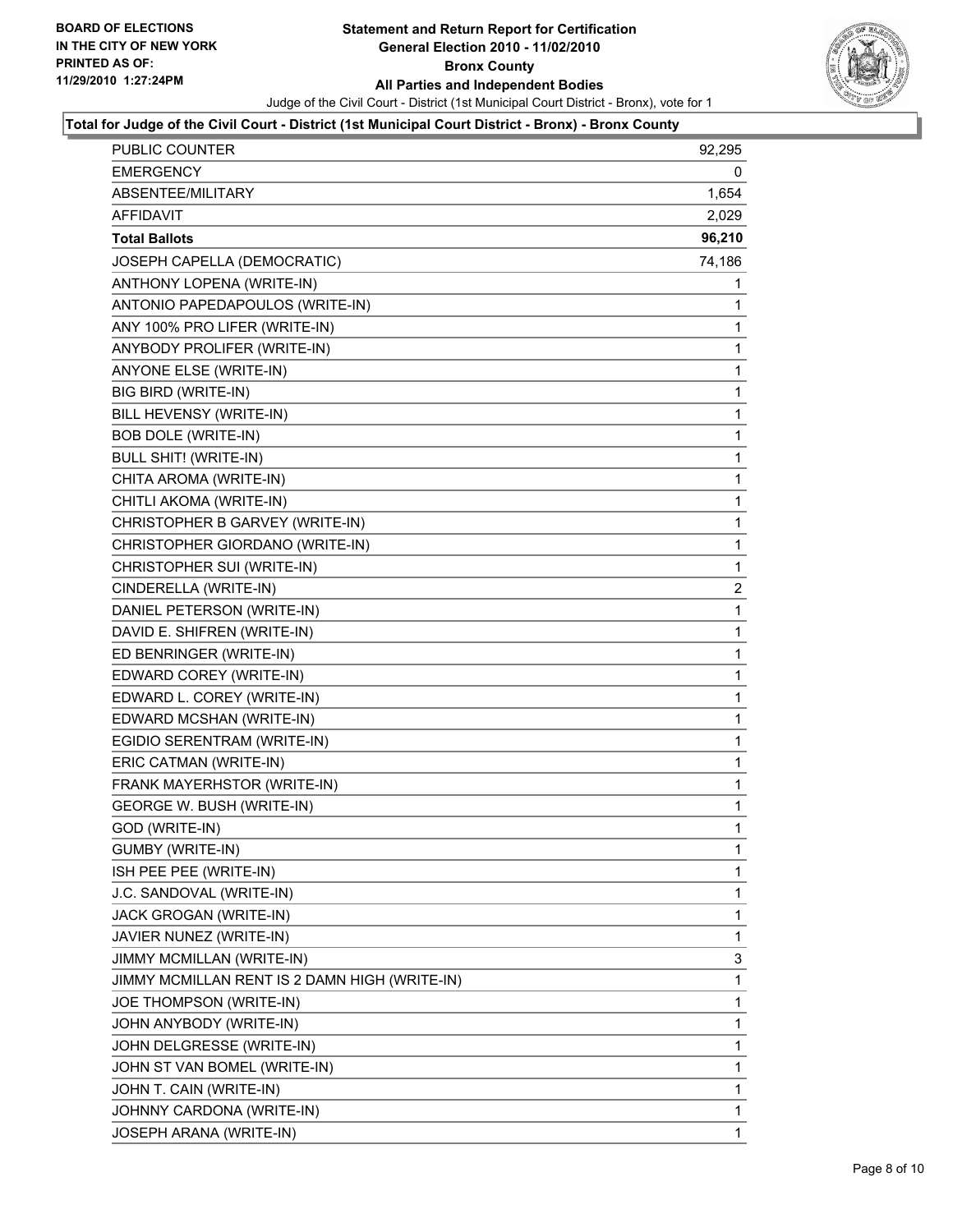

#### **Total for Judge of the Civil Court - District (1st Municipal Court District - Bronx) - Bronx County**

| JOSEPH CARPELLA (WRITE-IN)<br>JOSEPH F. NOCCA (WRITE-IN)<br>JOSEPH J SAVINO (WRITE-IN)<br>JOSEPH J. SAVINO (WRITE-IN)<br>JOSEPH KOBECK (WRITE-IN)<br>JUDGE JUDY (WRITE-IN)<br>JUDGE OF THE CIVIL COURT (WRITE-IN)<br>JUDY (WRITE-IN)<br>JUDY SHERMAN (WRITE-IN)<br>KARL MARX (WRITE-IN)<br>KATE DUKE (WRITE-IN)<br>KEITH HERNANDEZ (WRITE-IN)<br>KENNETH GELNICK (WRITE-IN)<br>KENNETH GELUICH (WRITE-IN)<br>KING (WRITE-IN)<br>KRISTAN M DAVIS (WRITE-IN)<br>LEIZHU (WRITE-IN)<br>LUCINDO SUAREZ (WRITE-IN)<br>MALCOLM CAMPBELL (WRITE-IN)<br>MARC WHITEN (WRITE-IN)<br>ME (WRITE-IN)<br>MICHAEL SCHORDINE (WRITE-IN)<br>MICHAEL SPIRITO (WRITE-IN)<br>MICKEY MOUSE (WRITE-IN)<br>MIKE PALMER (WRITE-IN)<br>MOZE THEN ONE! (WRITE-IN)<br>MURRY RICHMAN (WRITE-IN)<br>NEAL BOORTZ (WRITE-IN)<br>NICHOLAS PALOS (WRITE-IN)<br>NO (WRITE-IN)<br>NO NAME (WRITE-IN)<br>NO ONE (WRITE-IN)<br>NO POT (WRITE-IN)<br>NONE (WRITE-IN)<br>OMOWALE ADEWALE (WRITE-IN)<br>PAT MAHON (WRITE-IN)<br>PHIL FOGUA (WRITE-IN)<br>QUIMBY (WRITE-IN)<br>RAINER WIGGS (WRITE-IN)<br>RALPH NADER (WRITE-IN)<br>RANDY CREDICO (WRITE-IN)<br>RAY DAUOD (WRITE-IN)<br>REGINALD COOLEY (WRITE-IN)<br>RICHARD GRECO, JR (WRITE-IN)<br>RICHARD NAGAN (WRITE-IN) | JOSEPH CAPELLA (WRITE-IN) | 1              |
|--------------------------------------------------------------------------------------------------------------------------------------------------------------------------------------------------------------------------------------------------------------------------------------------------------------------------------------------------------------------------------------------------------------------------------------------------------------------------------------------------------------------------------------------------------------------------------------------------------------------------------------------------------------------------------------------------------------------------------------------------------------------------------------------------------------------------------------------------------------------------------------------------------------------------------------------------------------------------------------------------------------------------------------------------------------------------------------------------------------------------------------------------------------------------------------------------------------------------------------|---------------------------|----------------|
|                                                                                                                                                                                                                                                                                                                                                                                                                                                                                                                                                                                                                                                                                                                                                                                                                                                                                                                                                                                                                                                                                                                                                                                                                                      |                           | 1              |
|                                                                                                                                                                                                                                                                                                                                                                                                                                                                                                                                                                                                                                                                                                                                                                                                                                                                                                                                                                                                                                                                                                                                                                                                                                      |                           | 1              |
|                                                                                                                                                                                                                                                                                                                                                                                                                                                                                                                                                                                                                                                                                                                                                                                                                                                                                                                                                                                                                                                                                                                                                                                                                                      |                           | 1              |
|                                                                                                                                                                                                                                                                                                                                                                                                                                                                                                                                                                                                                                                                                                                                                                                                                                                                                                                                                                                                                                                                                                                                                                                                                                      |                           | 1              |
|                                                                                                                                                                                                                                                                                                                                                                                                                                                                                                                                                                                                                                                                                                                                                                                                                                                                                                                                                                                                                                                                                                                                                                                                                                      |                           | 1              |
|                                                                                                                                                                                                                                                                                                                                                                                                                                                                                                                                                                                                                                                                                                                                                                                                                                                                                                                                                                                                                                                                                                                                                                                                                                      |                           | 2              |
|                                                                                                                                                                                                                                                                                                                                                                                                                                                                                                                                                                                                                                                                                                                                                                                                                                                                                                                                                                                                                                                                                                                                                                                                                                      |                           | 1              |
|                                                                                                                                                                                                                                                                                                                                                                                                                                                                                                                                                                                                                                                                                                                                                                                                                                                                                                                                                                                                                                                                                                                                                                                                                                      |                           | 1              |
|                                                                                                                                                                                                                                                                                                                                                                                                                                                                                                                                                                                                                                                                                                                                                                                                                                                                                                                                                                                                                                                                                                                                                                                                                                      |                           | 1              |
|                                                                                                                                                                                                                                                                                                                                                                                                                                                                                                                                                                                                                                                                                                                                                                                                                                                                                                                                                                                                                                                                                                                                                                                                                                      |                           | 1              |
|                                                                                                                                                                                                                                                                                                                                                                                                                                                                                                                                                                                                                                                                                                                                                                                                                                                                                                                                                                                                                                                                                                                                                                                                                                      |                           | 1              |
|                                                                                                                                                                                                                                                                                                                                                                                                                                                                                                                                                                                                                                                                                                                                                                                                                                                                                                                                                                                                                                                                                                                                                                                                                                      |                           | 1              |
|                                                                                                                                                                                                                                                                                                                                                                                                                                                                                                                                                                                                                                                                                                                                                                                                                                                                                                                                                                                                                                                                                                                                                                                                                                      |                           | 1              |
|                                                                                                                                                                                                                                                                                                                                                                                                                                                                                                                                                                                                                                                                                                                                                                                                                                                                                                                                                                                                                                                                                                                                                                                                                                      |                           | 1              |
|                                                                                                                                                                                                                                                                                                                                                                                                                                                                                                                                                                                                                                                                                                                                                                                                                                                                                                                                                                                                                                                                                                                                                                                                                                      |                           | 1              |
|                                                                                                                                                                                                                                                                                                                                                                                                                                                                                                                                                                                                                                                                                                                                                                                                                                                                                                                                                                                                                                                                                                                                                                                                                                      |                           | 1              |
|                                                                                                                                                                                                                                                                                                                                                                                                                                                                                                                                                                                                                                                                                                                                                                                                                                                                                                                                                                                                                                                                                                                                                                                                                                      |                           | 1              |
|                                                                                                                                                                                                                                                                                                                                                                                                                                                                                                                                                                                                                                                                                                                                                                                                                                                                                                                                                                                                                                                                                                                                                                                                                                      |                           | 1              |
|                                                                                                                                                                                                                                                                                                                                                                                                                                                                                                                                                                                                                                                                                                                                                                                                                                                                                                                                                                                                                                                                                                                                                                                                                                      |                           | 1              |
|                                                                                                                                                                                                                                                                                                                                                                                                                                                                                                                                                                                                                                                                                                                                                                                                                                                                                                                                                                                                                                                                                                                                                                                                                                      |                           | 1              |
|                                                                                                                                                                                                                                                                                                                                                                                                                                                                                                                                                                                                                                                                                                                                                                                                                                                                                                                                                                                                                                                                                                                                                                                                                                      |                           | $\overline{2}$ |
|                                                                                                                                                                                                                                                                                                                                                                                                                                                                                                                                                                                                                                                                                                                                                                                                                                                                                                                                                                                                                                                                                                                                                                                                                                      |                           | 1              |
|                                                                                                                                                                                                                                                                                                                                                                                                                                                                                                                                                                                                                                                                                                                                                                                                                                                                                                                                                                                                                                                                                                                                                                                                                                      |                           | 1              |
|                                                                                                                                                                                                                                                                                                                                                                                                                                                                                                                                                                                                                                                                                                                                                                                                                                                                                                                                                                                                                                                                                                                                                                                                                                      |                           | 1              |
|                                                                                                                                                                                                                                                                                                                                                                                                                                                                                                                                                                                                                                                                                                                                                                                                                                                                                                                                                                                                                                                                                                                                                                                                                                      |                           | 1              |
|                                                                                                                                                                                                                                                                                                                                                                                                                                                                                                                                                                                                                                                                                                                                                                                                                                                                                                                                                                                                                                                                                                                                                                                                                                      |                           | 1              |
|                                                                                                                                                                                                                                                                                                                                                                                                                                                                                                                                                                                                                                                                                                                                                                                                                                                                                                                                                                                                                                                                                                                                                                                                                                      |                           | 1              |
|                                                                                                                                                                                                                                                                                                                                                                                                                                                                                                                                                                                                                                                                                                                                                                                                                                                                                                                                                                                                                                                                                                                                                                                                                                      |                           | 1              |
|                                                                                                                                                                                                                                                                                                                                                                                                                                                                                                                                                                                                                                                                                                                                                                                                                                                                                                                                                                                                                                                                                                                                                                                                                                      |                           | 1              |
|                                                                                                                                                                                                                                                                                                                                                                                                                                                                                                                                                                                                                                                                                                                                                                                                                                                                                                                                                                                                                                                                                                                                                                                                                                      |                           | 1              |
|                                                                                                                                                                                                                                                                                                                                                                                                                                                                                                                                                                                                                                                                                                                                                                                                                                                                                                                                                                                                                                                                                                                                                                                                                                      |                           | 33             |
|                                                                                                                                                                                                                                                                                                                                                                                                                                                                                                                                                                                                                                                                                                                                                                                                                                                                                                                                                                                                                                                                                                                                                                                                                                      |                           | 3              |
|                                                                                                                                                                                                                                                                                                                                                                                                                                                                                                                                                                                                                                                                                                                                                                                                                                                                                                                                                                                                                                                                                                                                                                                                                                      |                           | 1              |
|                                                                                                                                                                                                                                                                                                                                                                                                                                                                                                                                                                                                                                                                                                                                                                                                                                                                                                                                                                                                                                                                                                                                                                                                                                      |                           | 1              |
|                                                                                                                                                                                                                                                                                                                                                                                                                                                                                                                                                                                                                                                                                                                                                                                                                                                                                                                                                                                                                                                                                                                                                                                                                                      |                           | 1              |
|                                                                                                                                                                                                                                                                                                                                                                                                                                                                                                                                                                                                                                                                                                                                                                                                                                                                                                                                                                                                                                                                                                                                                                                                                                      |                           | 1              |
|                                                                                                                                                                                                                                                                                                                                                                                                                                                                                                                                                                                                                                                                                                                                                                                                                                                                                                                                                                                                                                                                                                                                                                                                                                      |                           | 1              |
|                                                                                                                                                                                                                                                                                                                                                                                                                                                                                                                                                                                                                                                                                                                                                                                                                                                                                                                                                                                                                                                                                                                                                                                                                                      |                           | 1              |
|                                                                                                                                                                                                                                                                                                                                                                                                                                                                                                                                                                                                                                                                                                                                                                                                                                                                                                                                                                                                                                                                                                                                                                                                                                      |                           | 1              |
|                                                                                                                                                                                                                                                                                                                                                                                                                                                                                                                                                                                                                                                                                                                                                                                                                                                                                                                                                                                                                                                                                                                                                                                                                                      |                           | 1              |
|                                                                                                                                                                                                                                                                                                                                                                                                                                                                                                                                                                                                                                                                                                                                                                                                                                                                                                                                                                                                                                                                                                                                                                                                                                      |                           | 1              |
|                                                                                                                                                                                                                                                                                                                                                                                                                                                                                                                                                                                                                                                                                                                                                                                                                                                                                                                                                                                                                                                                                                                                                                                                                                      |                           | 1              |
|                                                                                                                                                                                                                                                                                                                                                                                                                                                                                                                                                                                                                                                                                                                                                                                                                                                                                                                                                                                                                                                                                                                                                                                                                                      |                           | 1              |
|                                                                                                                                                                                                                                                                                                                                                                                                                                                                                                                                                                                                                                                                                                                                                                                                                                                                                                                                                                                                                                                                                                                                                                                                                                      |                           | $\overline{2}$ |
|                                                                                                                                                                                                                                                                                                                                                                                                                                                                                                                                                                                                                                                                                                                                                                                                                                                                                                                                                                                                                                                                                                                                                                                                                                      |                           | 1              |